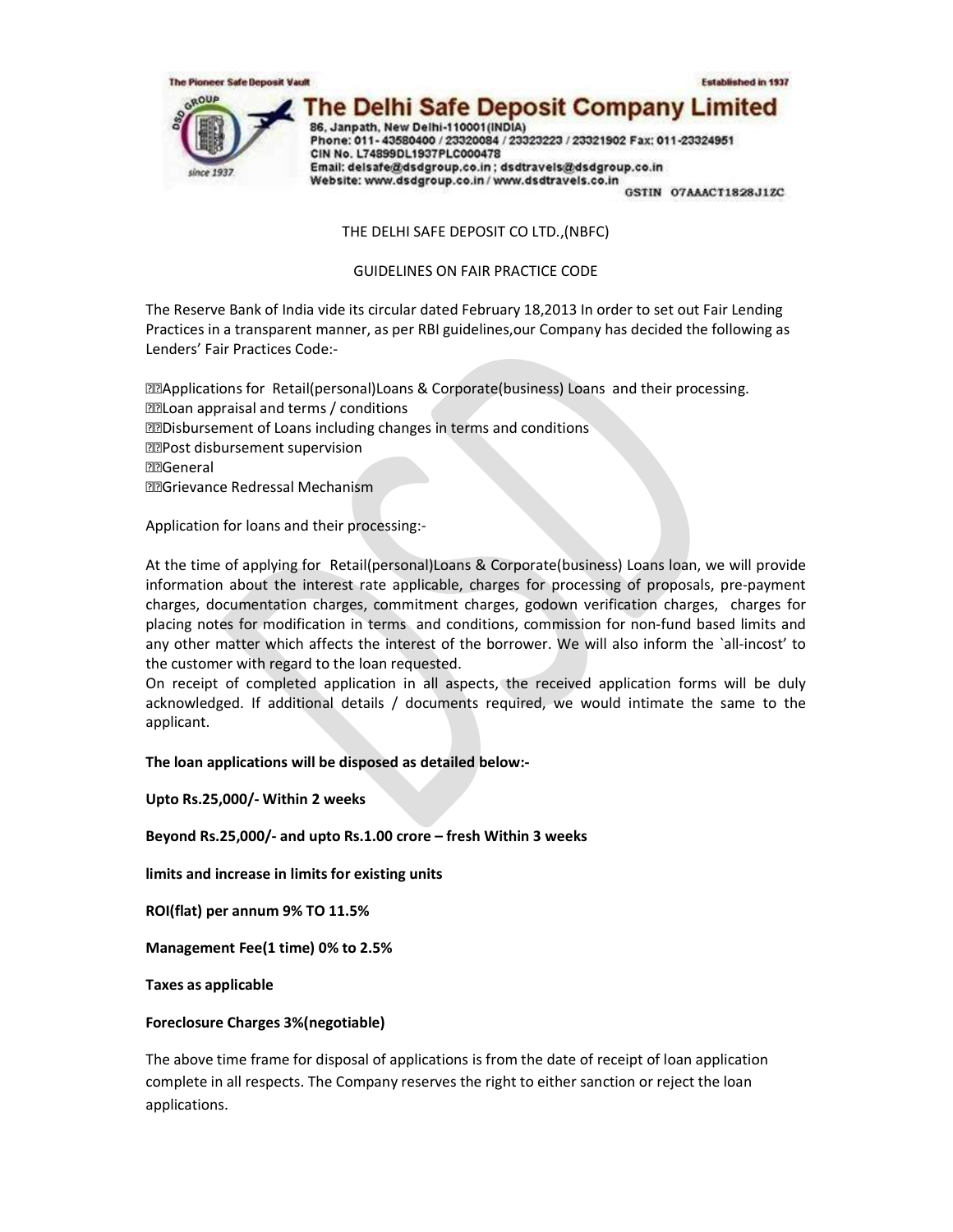#### Loan appraisal - Retail(personal)Loans & Corporate(business) Loans and terms and conditions:-

In accordance with Company's prescribed appraisal norms under various aspects, the loan application will be considered based on the merits of the request.

On sanction of loan, the same would be communicated to the applicant alongwith the terms and conditions. If the applicant accepts all the terms and conditions, the applicant and guarantor should sign on the copy of the sanction communication as a token of their acceptance. Modifications in the terms and conditions will be considered based on the request received from the applicant on merits. The copy of the loan agreement along with all enclosures quoted in the loan agreement would be furnished to the borrower within 1 month of disbursement of loans. There is no obligation to consider further requirements of the borrowers without proper review / assessment.

## Disbursement of Retail(personal)Loans & Corporate(business) Loans including changes in terms and conditions:-

The sanctioned loans will be disbursed within 1 month on total compliance of terms and conditions and execution of loan documents governing such sanction. We will also provide the information about the penalties liable in case of nonobservance /violation of any of the terms and conditions governing the loan enjoyed. We will inform the change in rate of interest and changes in fees and charges and same will be effected only prospectively.

#### Post Disbursement Supervision:-

The business place and godowns are verified as per the Company's extant guidelines periodically in such a way that, it will not affect the day-to-day operations of the business. All the assets hypothecated / pledged / mortgaged are subject to inspection as per Company's guidelines.

Before taking decision to recall / accelerate payment or demand performance under the agreement or seeking additional securities, the Company would give reasonable notice to the borrower.

Once all the loan accounts are closed and if there are no direct and indirect liabilities from the borrower / guarantors all the securities would be released subject to obtention of permission from appropriate authority. If the borrower has any other direct or indirect liability to the Company, the right of set off will be exercised after giving due notice to the borrower in writing which gives the full particulars about the liabilities and securities entitled to be retained till the relevant claim is settled.

#### General:-

Company would restrain from interference in the affairs of the borrowers except for what is provided in the terms and conditions of the loan sanction documents. This is not applicable to the borrowers who have not disclosed vital information to the Company which will affect the lending decision. Company would not discriminate the applications on grounds of sex, caste and religion in the matter of lending. In the matter of recovery of loans, the Company functionaries will take appropriate steps for recovery of the loan in such a way that there is no undue harassment to the borrower. The recovery proceedings will be made within the legal framework. In case of receipt of request for transfer of borrowal accounts, either from the borrower

/from Company / Financial Institution, which proposes to take-over the account, the Company's consent or otherwise shall be conveyed within 21 days from the date of receipt of request subject to applicable penalties.

#### Grievance Redressal Mechanism:-

In case of any grievance / complaint, the applicant / borrowers can inform in writing to the Executive Director / Whole time Director the respective Region and General Manager (Credit) at Head Office.